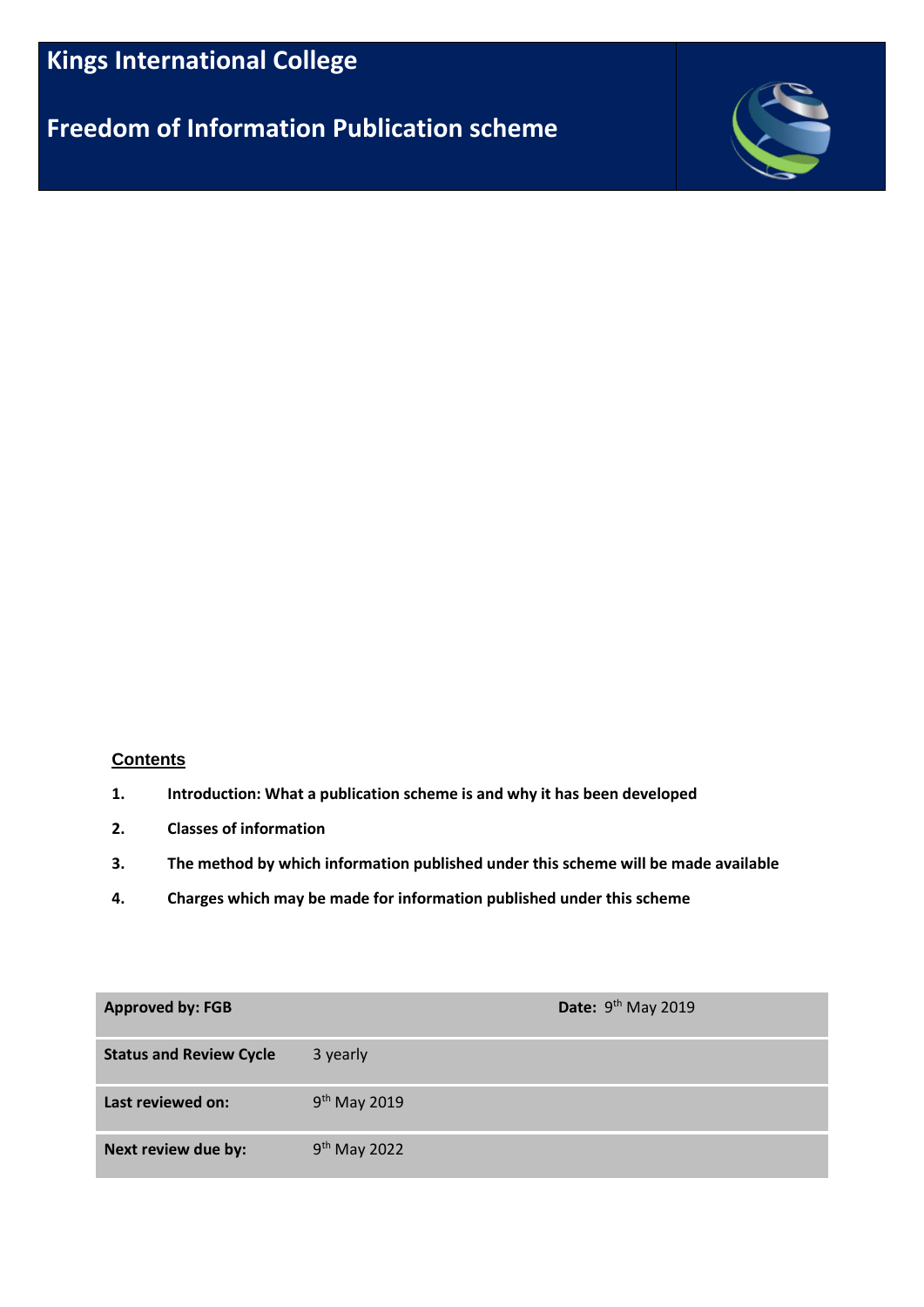# **1. Introduction: What a publication scheme is and why it has been developed**

This publication scheme commits Kings International College to make information available to the public as part of its normal business activities. The information covered is included in the classes of information mentioned below, where this information is held by the Kings International College.

The scheme commits Kings International College:

• To proactively publish or otherwise make available as a matter of routine, information, including environmental information, which is held by the Kings International College and falls within the classifications below.

• To specify the information which is held by the Kings International College and falls within the classifications below.

• To proactively publish or otherwise make available as a matter of routine, information in line with the statements contained within this scheme.

• To produce and publish the methods by which the specific information is made routinely available so that it can be easily identified and accessed by members of the public.

• To review and update on a regular basis the information Kings International College makes available under this scheme.

• To produce a schedule of any fees charged for access to information which is made proactively available.

• To make this publication scheme available to the public.

• To publish any dataset held by the Kings International College that has been requested, and any updated versions it holds, unless Kings International College is satisfied that it is not appropriate to do so; to publish the dataset, where reasonably practicable, in an electronic form that is capable of re-use; and, if any information in the dataset is a relevant copyright work and the public authority is the only owner, to make the information available for re-use under the terms of the Re-use of Public Sector Information Regulations 2015, if they apply, and otherwise under the terms of the Freedom of Information Act section 19. The term 'dataset' is defined in section 11(5) of the Freedom of Information Act. The term 'relevant copyright work' is defined in section 19(8) of that Act.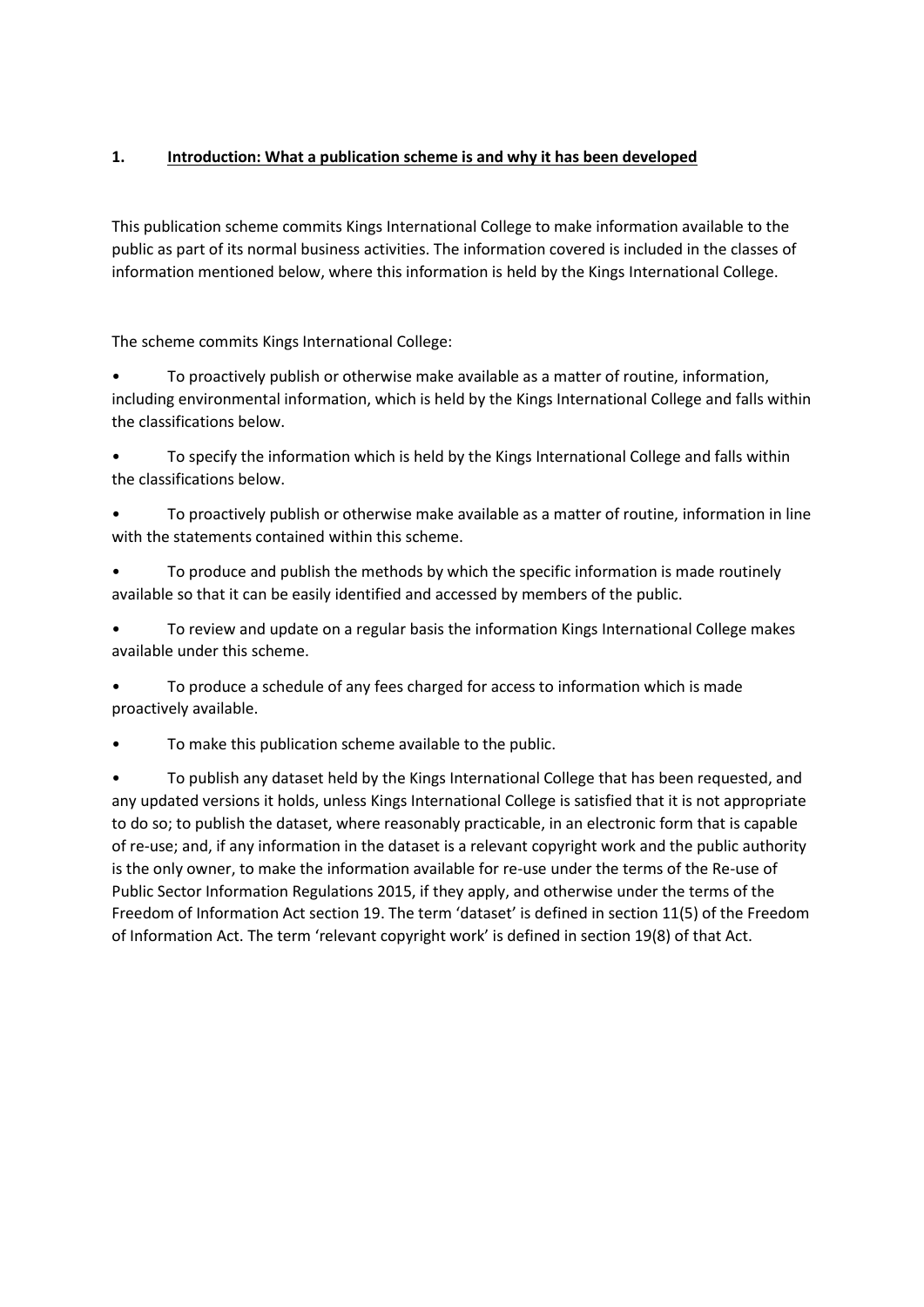## **2. Classes of information**

## **2.1 Who we are and what we do.**

Organisational information, locations and contacts, constitutional and legal governance.

## **2.2 What we spend and how we spend it.**

Financial information relating to projected and actual income and expenditure, tendering, procurement and contracts.

## **2.3 What our priorities are and how we are doing.**

Strategy and performance information, plans, assessments, inspections and reviews.

## **2.4 How we make decisions.**

Policy proposals and decisions. Decision making processes, internal criteria and procedures, consultations.

## **2.5 Our policies and procedures.**

Current written protocols for delivering our functions and responsibilities.

## **2.6 Lists and registers.**

Information held in registers required by law and other lists and registers relating to the functions of the authority.

#### **2.7 The services we offer.**

Advice and guidance, booklets and leaflets, transactions and media releases. A description of the services offered.

The classes of information will not generally include:

• Information the disclosure of which is prevented by law, or exempt under the Freedom of Information Act, or is otherwise properly considered to be protected from disclosure.

- Information in draft form.
- Information that is no longer readily available as it is contained in files that have been placed in archive storage, or is difficult to access for similar reasons.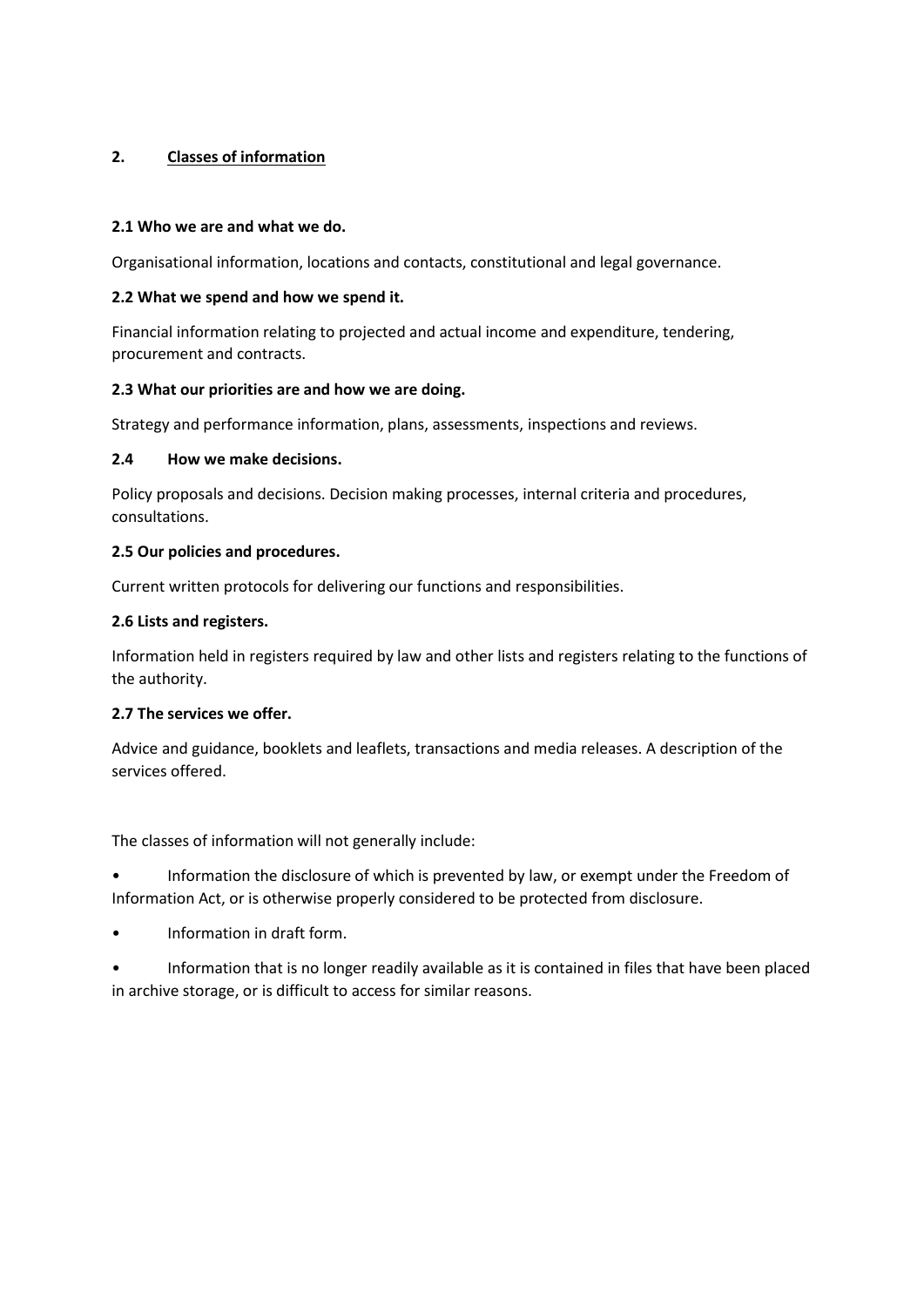# **3. The method by which information published under this scheme will be made available**

Kings International College will indicate clearly to the public what information is covered by this scheme and how it can be obtained.

Where it is within the capability of Kings International College, information will be provided on our website. Where it is impracticable to make information available on a website or when an individual does not wish to access the information by the website, we will indicate how information can be obtained by other means and provide it by those means.

In exceptional circumstances some information may be available only by viewing in person. Where this manner is specified, contact details will be provided. An appointment to view the information will be arranged within a reasonable timescale.

Information will be provided in the language in which it is held or in such other language that is legally required. Where an authority is legally required to translate any information, it will do so.

Obligations under disability and discrimination legislation and any other legislation to provide information in other forms and formats will be adhered to when providing information in accordance with this scheme.